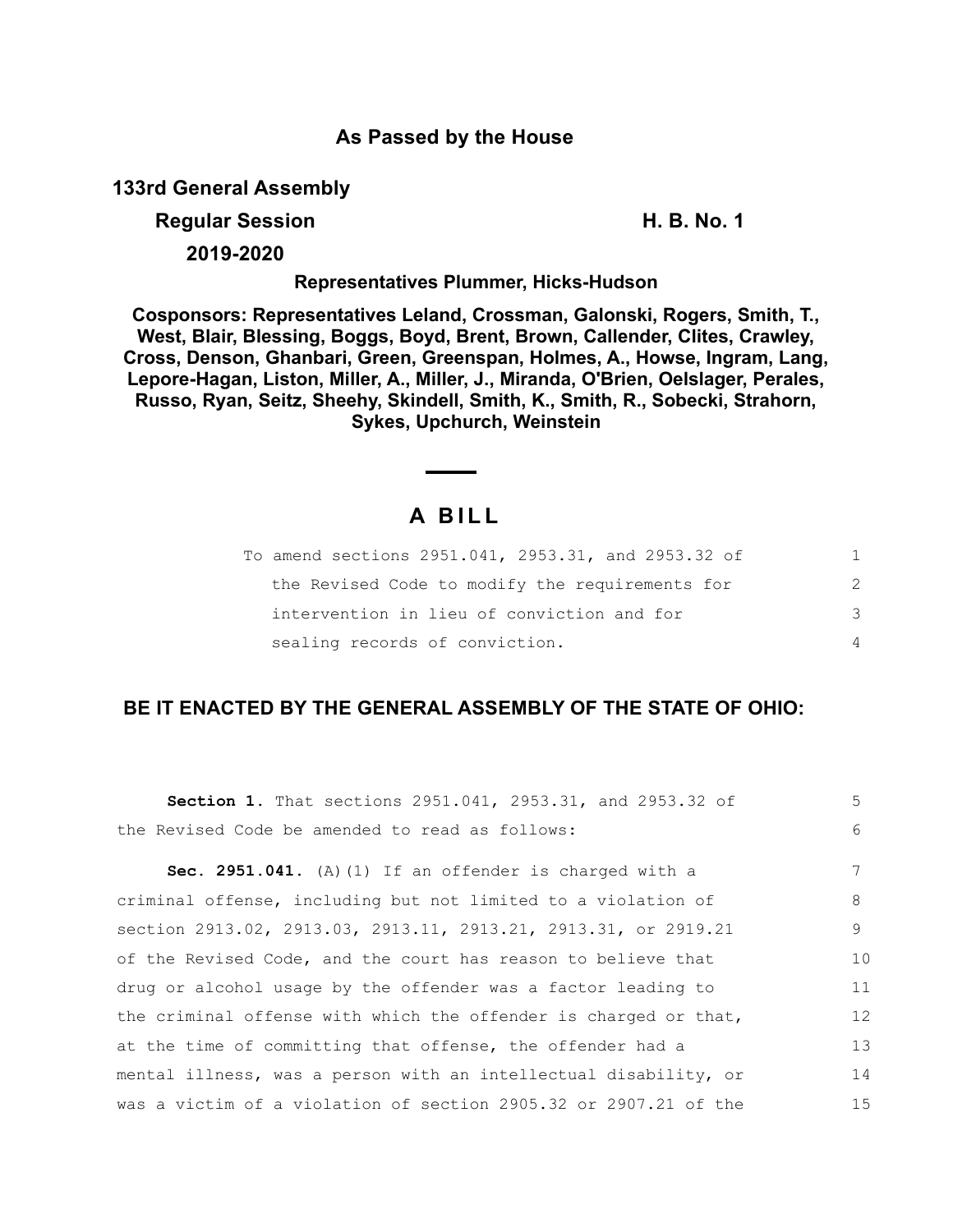#### **H. B. No. 1 Page 2 As Passed by the House**

Revised Code and that the mental illness, status as a person with an intellectual disability, or fact that the offender was a victim of a violation of section 2905.32 or 2907.21 of the Revised Code was a factor leading to the offender's criminal behavior, the court may accept, prior to the entry of a guilty plea, the offender's request for intervention in lieu of conviction. The request shall include a statement from the offender as to whether the offender is alleging that drug or alcohol usage by the offender was a factor leading to the criminal offense with which the offender is charged or is alleging that, at the time of committing that offense, the offender had a mental illness, was a person with an intellectual disability, or was a victim of a violation of section 2905.32 or 2907.21 of the Revised Code and that the mental illness, status as a person with an intellectual disability, or fact that the offender was a victim of a violation of section 2905.32 or 2907.21 of the Revised Code was a factor leading to the criminal offense with which the offender is charged. The request also shall include a waiver of the defendant's right to a speedy trial, the preliminary hearing, the time period within which the grand jury may consider an indictment against the offender, and arraignment, unless the hearing, indictment, or arraignment has already occurred. The Unless an offender alleges that drug or alcohol usage by the offender was a factor leading to the criminal offense with which the offender is charged, the court may reject an offender's request without a hearing. If the court elects to consider an offender's request or the offender alleges that drug or alcohol usage by the offender was a factor leading to the criminal offense with which the offender is charged, the court shall conduct a hearing to determine whether the offender is eligible under this section for intervention in lieu of conviction and shall stay all criminal proceedings pending the 16 17 18 19 20 21 22 23 24 25 26 27 28 29 30 31 32 33 34 35 36 37 38 39 40 41 42 43 44 45 46 47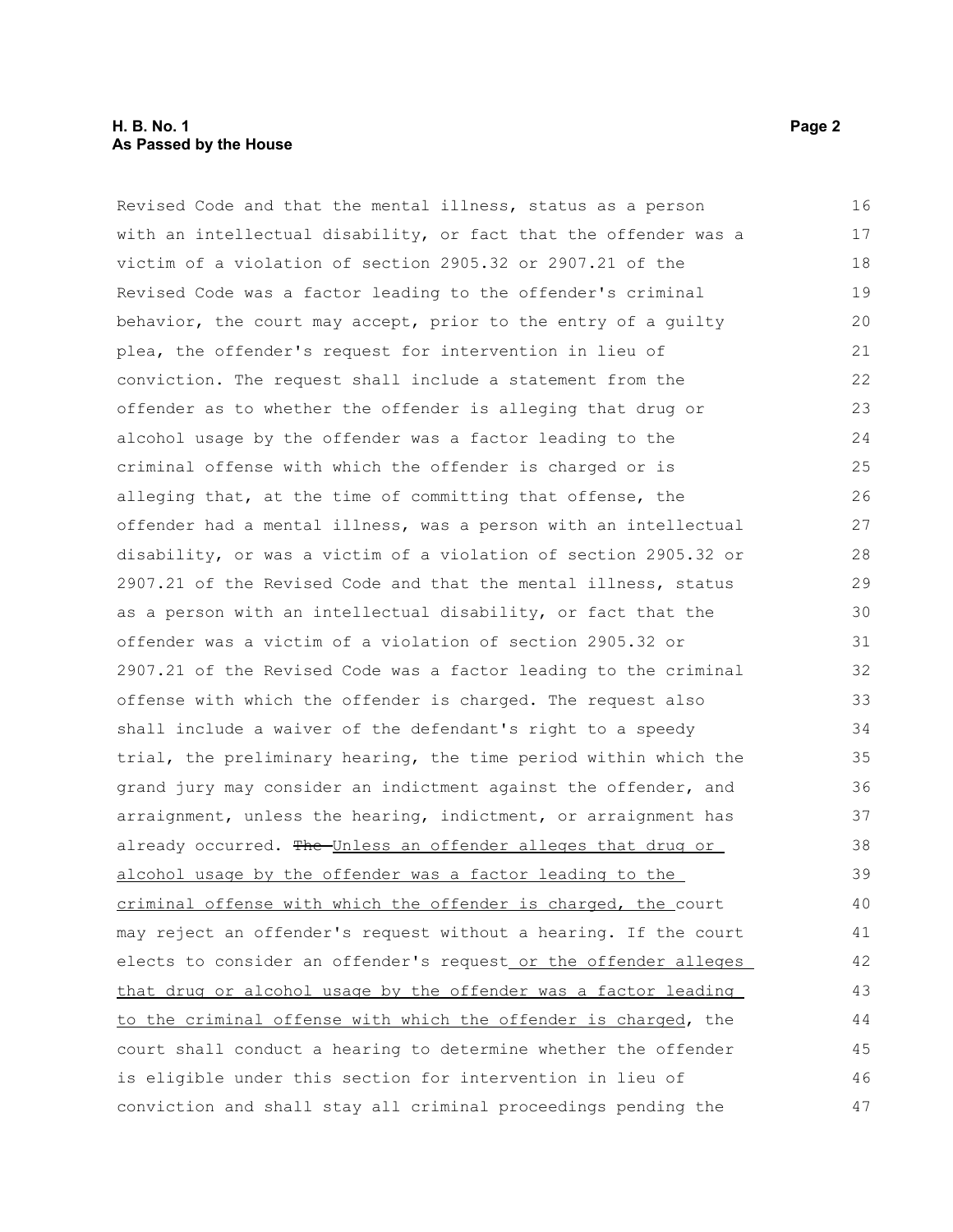# **H. B. No. 1 Page 3 As Passed by the House**

outcome of the hearing. If the court schedules a hearing, the court shall order an assessment of the offender for the purpose of determining the offender's program eligibility for intervention in lieu of conviction and recommending an appropriate intervention plan. 48 49 50 51 52

If the offender alleges that drug or alcohol usage by the offender was a factor leading to the criminal offense with which the offender is charged, the court may order that the offender be assessed by a community addiction services provider or a properly credentialed professional for the purpose of determining the offender's program eligibility for intervention in lieu of conviction and recommending an appropriate intervention plan. The community addiction services provider or the properly credentialed professional shall provide a written assessment of the offender to the court. 53 54 55 56 57 58 59 60 61 62

(2) The victim notification provisions of division (C) of section 2930.06 of the Revised Code apply in relation to any hearing held under division (A)(1) of this section. 63 64 65

(B) An offender is eligible for intervention in lieu of conviction if the court finds all of the following: 66 67

(1) The offender previously has not been convicted of or pleaded guilty to any felony offense of violence. 68 69

(2) The offense is not a felony of the first, second, or third degree, is not an offense of violence, is not a felony sex offense, is not a violation of division (A)(1) or (2) of section 2903.06 of the Revised Code, is not a violation of division (A) (1) of section 2903.08 of the Revised Code, is not a violation of division (A) of section 4511.19 of the Revised Code or a municipal ordinance that is substantially similar to that 70 71 72 73 74 75 76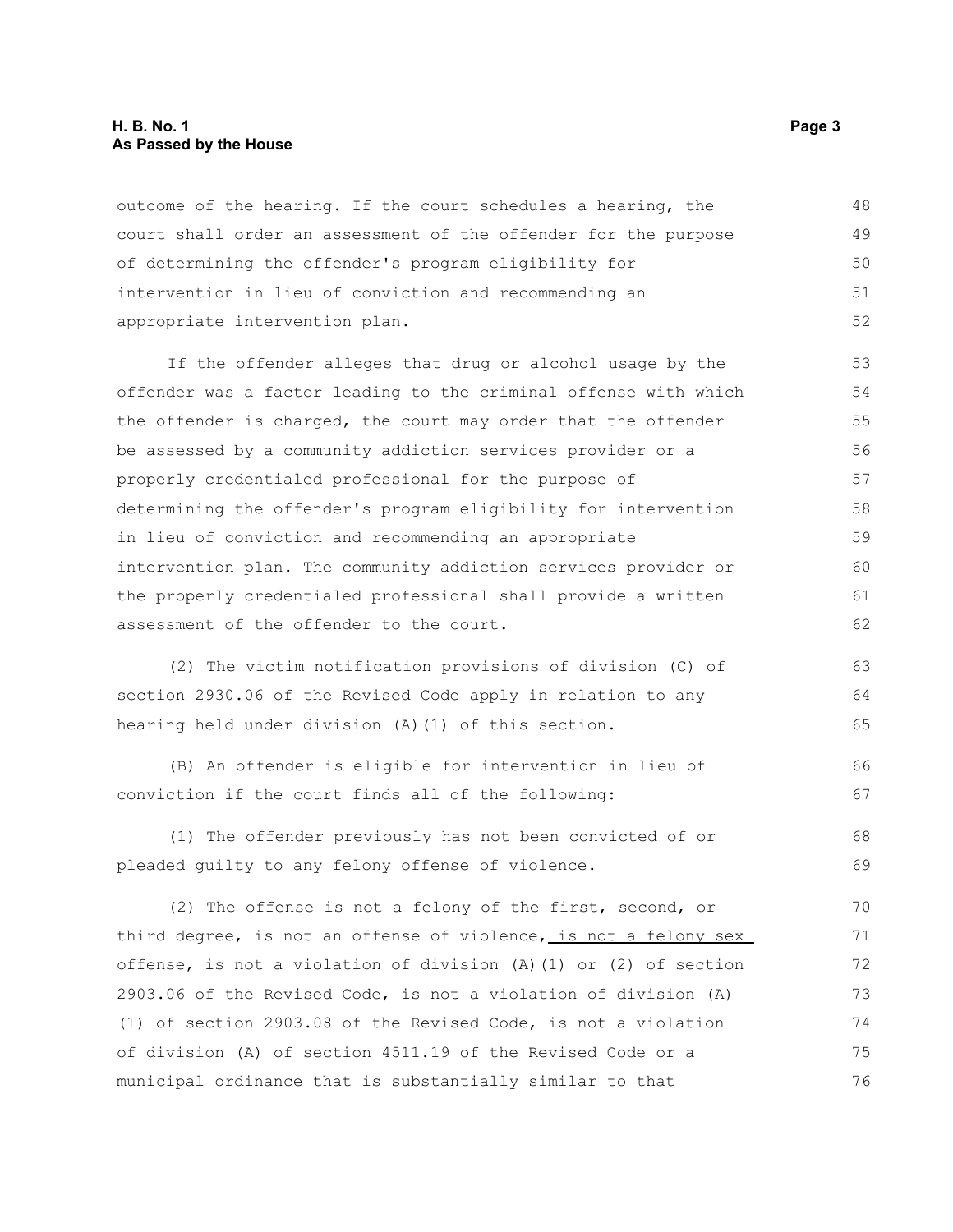division, and is not an offense for which a sentencing court is required to impose a mandatory prison term. (3) The offender is not charged with a violation of section 2925.02, 2925.04, or 2925.06 of the Revised Code, is not charged with a violation of section 2925.03 of the Revised Code that is a felony of the first, second, third, or fourth degree, and is not charged with a violation of section 2925.11 of the Revised Code that is a felony of the first or second degree. (4) If an offender alleges that drug or alcohol usage by the offender was a factor leading to the criminal offense with which the offender is charged, the court has ordered that the offender be assessed by a community addiction services provider or a properly credentialed professional for the purpose of determining the offender's program eligibility for intervention in lieu of conviction and recommending an appropriate intervention plan, the offender has been assessed by a community addiction services provider of that nature or a properly credentialed professional in accordance with the court's order, 77 78 79 80 81 82 83 84 85 86 87 88 89 90 91 92 93 94

and the community addiction services provider or properly credentialed professional has filed the written assessment of the offender with the court. 95 96 97

(5) If an offender alleges that, at the time of committing the criminal offense with which the offender is charged, the offender had a mental illness, was a person with an intellectual disability, or was a victim of a violation of section 2905.32 or 2907.21 of the Revised Code and that the mental illness, status as a person with an intellectual disability, or fact that the offender was a victim of a violation of section 2905.32 or 2907.21 of the Revised Code was a factor leading to that offense, the offender has been assessed by a psychiatrist, 98 99 100 101 102 103 104 105 106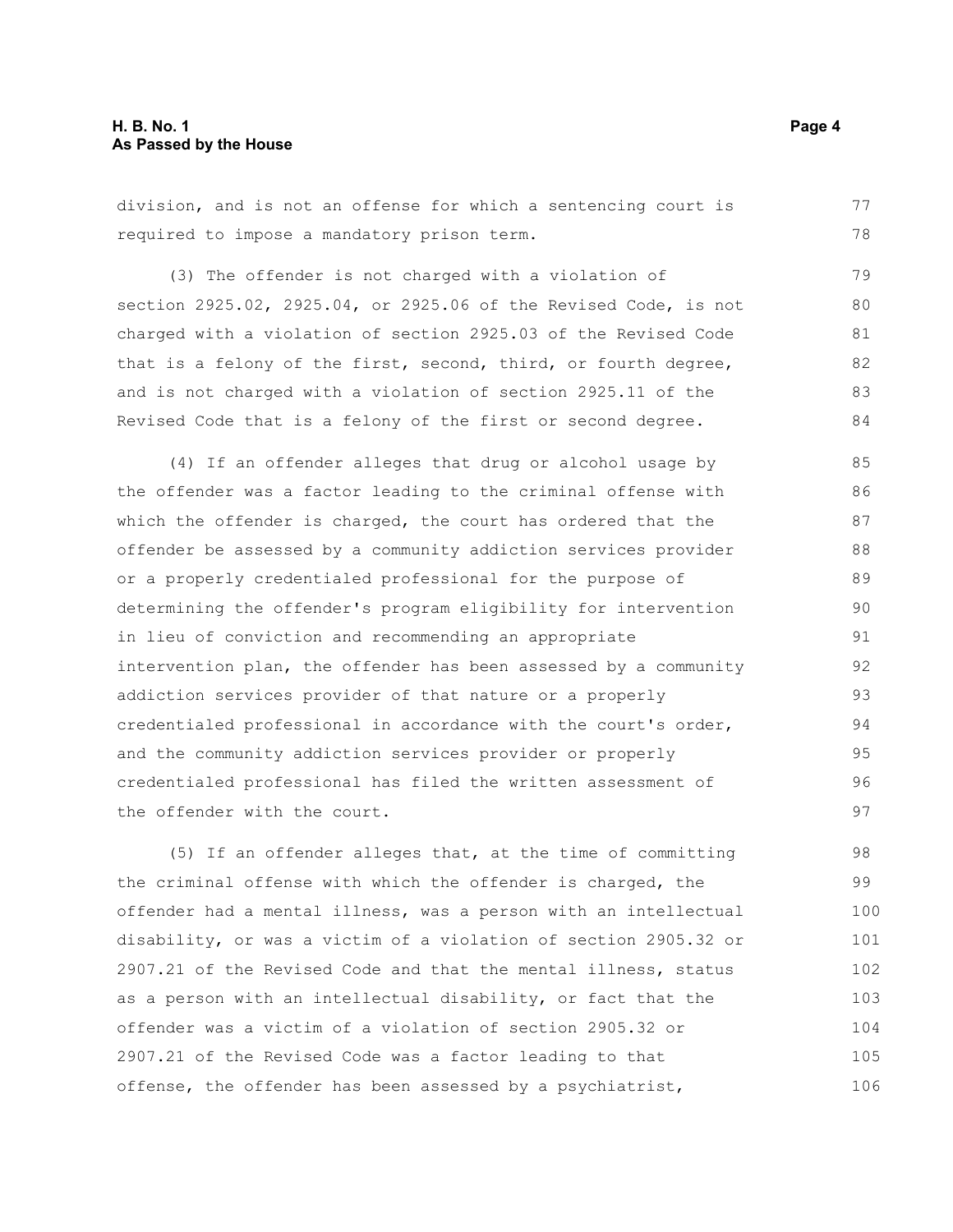# **H. B. No. 1 Page 5 As Passed by the House**

psychologist, independent social worker, licensed professional clinical counselor, or independent marriage and family therapist for the purpose of determining the offender's program eligibility for intervention in lieu of conviction and recommending an appropriate intervention plan. 107 108 109 110 111

(6) The offender's drug usage, alcohol usage, mental illness, or intellectual disability, or the fact that the offender was a victim of a violation of section 2905.32 or 2907.21 of the Revised Code, whichever is applicable, was a factor leading to the criminal offense with which the offender is charged, intervention in lieu of conviction would not demean the seriousness of the offense, and intervention would substantially reduce the likelihood of any future criminal activity. 112 113 114 115 116 117 118 119 120

(7) The alleged victim of the offense was not sixty-five years of age or older, permanently and totally disabled, under thirteen years of age, or a peace officer engaged in the officer's official duties at the time of the alleged offense. 121 122 123 124

(8) If the offender is charged with a violation of section 2925.24 of the Revised Code, the alleged violation did not result in physical harm to any person. 125 126 127

(9) The offender is willing to comply with all terms and conditions imposed by the court pursuant to division (D) of this section. 128 129 130

(10) The offender is not charged with an offense that would result in the offender being disqualified under Chapter 4506. of the Revised Code from operating a commercial motor vehicle or would subject the offender to any other sanction under that chapter. 131 132 133 134 135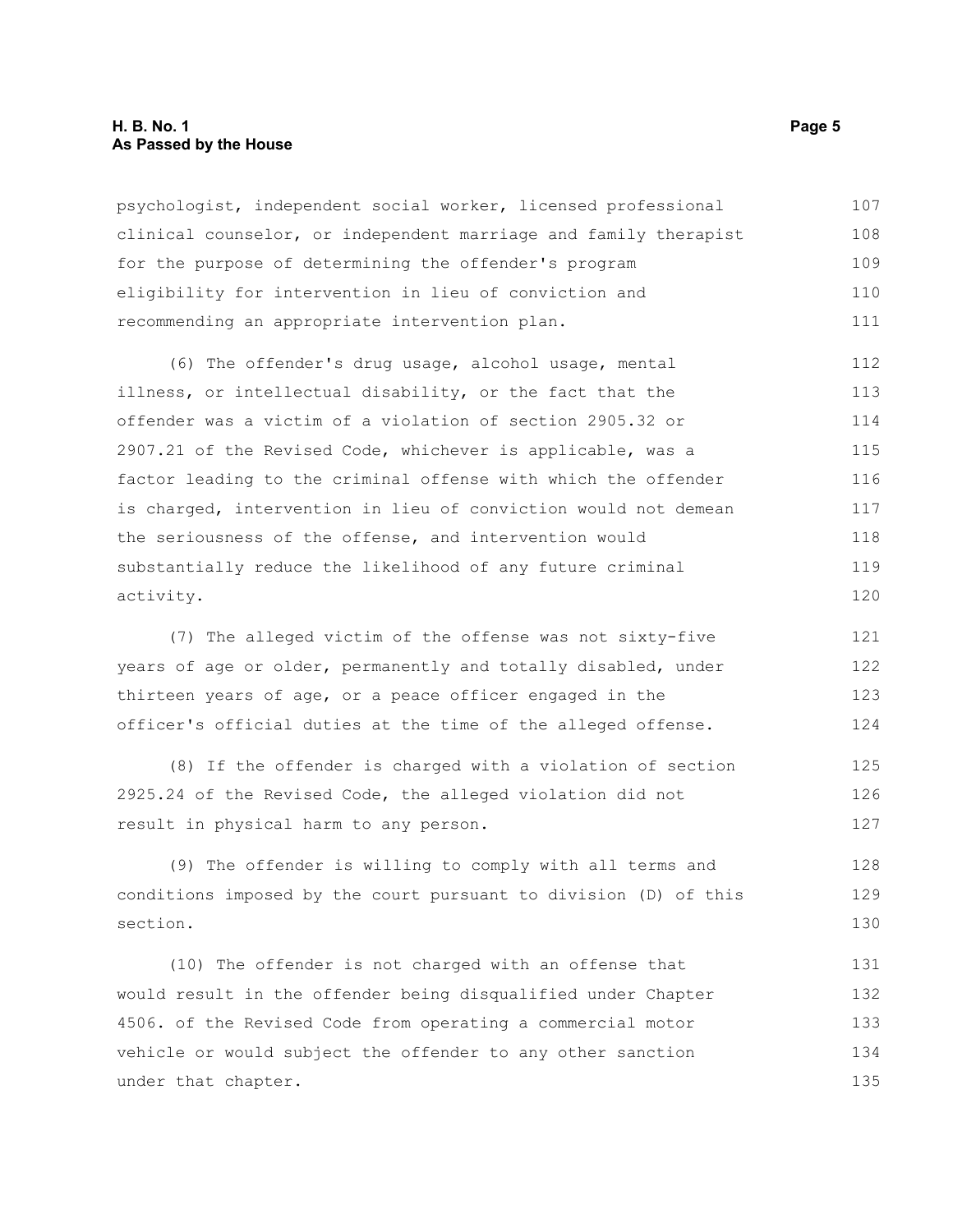## **H. B. No. 1 Page 6 As Passed by the House**

(C) At the conclusion of a hearing held pursuant to division (A) of this section, the court shall enter itsdetermination as to-determine whether the offender will be granted intervention in lieu of conviction. In making this determination, the court shall presume that intervention in lieu of conviction is appropriate. If the court finds under this division and division (B) of this section that the offender is eligible for intervention in lieu of conviction-and grants theoffender's request, the court shall grant the offender's request unless the court finds specific reasons to believe that the candidate's participation in intervention in lieu of conviction would be inappropriate. If the court denies an eligible offender's request for intervention in lieu of conviction, the court shall state the reasons for the denial, with particularity, in a written entry. If the court grants the offender's request, the court shall accept the offender's plea of guilty and waiver of the defendant's right to a speedy trial, the preliminary hearing, the time period within which the grand jury may consider an indictment against the offender, and arraignment, unless the hearing, indictment, or arraignment has already occurred. In addition, the court then may stay all criminal proceedings and order the offender to comply with all terms and conditions imposed by the court pursuant to division (D) of this section. If the court finds that the offender is not eligible or does not grant the offender's request, the criminal proceedings against the offender shall proceed as if the offender's request for intervention in lieu of conviction had not been made. (D) If the court grants an offender's request for 136 137 138 139 140 141 142 143 144 145 146 147 148 149 150 151 152 153 154 155 156 157 158 159 160 161 162 163 164

intervention in lieu of conviction, the court shall place the 165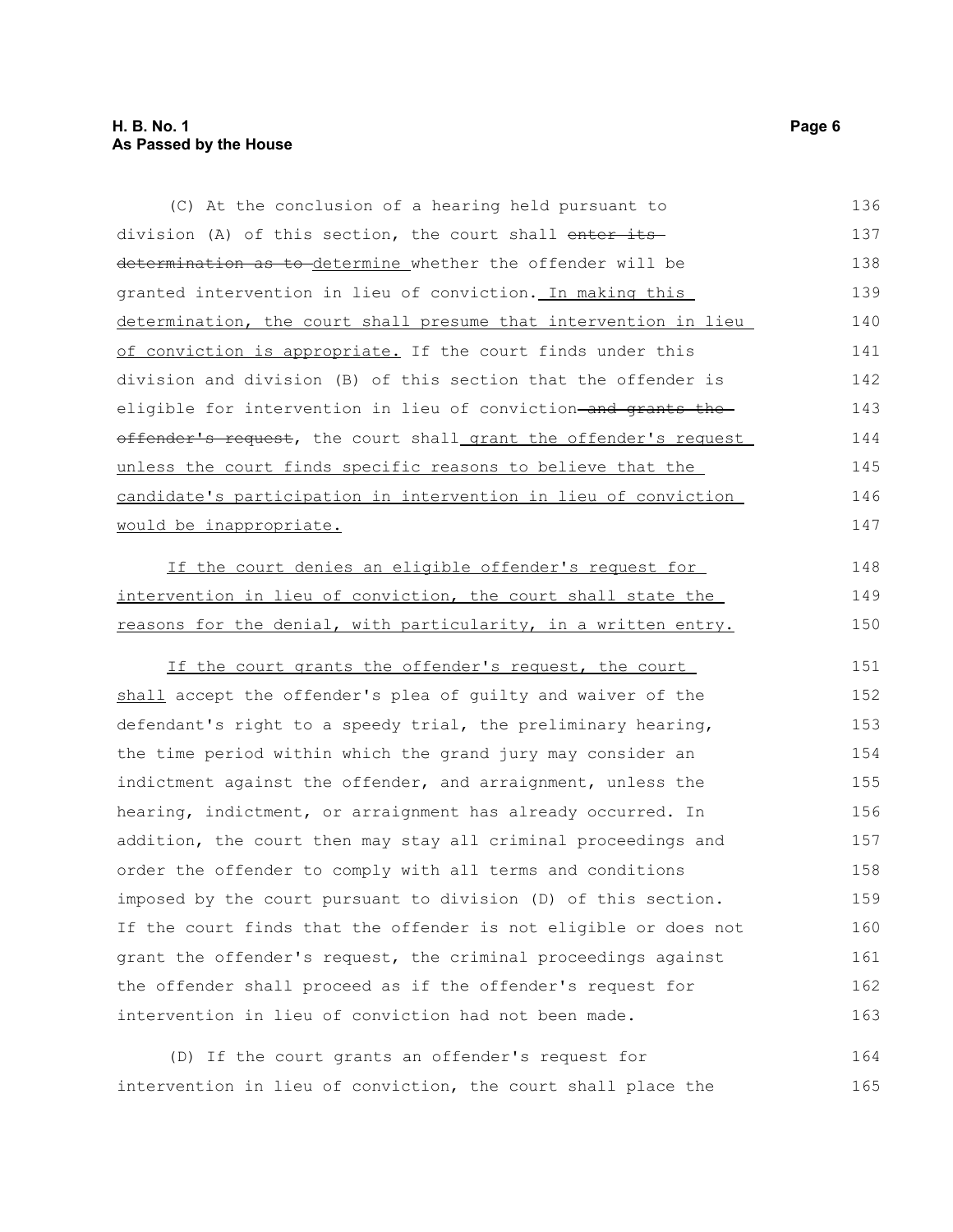#### **H. B. No. 1 Page 7 As Passed by the House**

offender under the general control and supervision of the county probation department, the adult parole authority, or another appropriate local probation or court services agency, if one exists, as if the offender was subject to a community control sanction imposed under section 2929.15, 2929.18, or 2929.25 of the Revised Code. The court shall establish an intervention plan for the offender. The terms and conditions of the intervention plan shall require the offender, for at least one year, but not more than five years, from the date on which the court grants the order of intervention in lieu of conviction, to abstain from the use of illegal drugs and alcohol, to participate in treatment and recovery support services, and to submit to regular random testing for drug and alcohol use and may include any other treatment terms and conditions, or terms and conditions similar to community control sanctions, which may include community service or restitution, that are ordered by the court. 166 167 168 169 170 171 172 173 174 175 176 177 178 179 180 181 182

(E) If the court grants an offender's request for intervention in lieu of conviction and the court finds that the offender has successfully completed the intervention plan for the offender, including the requirement that the offender abstain from using illegal drugs and alcohol for a period of at least one year, but not more than five years, from the date on which the court granted the order of intervention in lieu of conviction, the requirement that the offender participate in treatment and recovery support services, and all other terms and conditions ordered by the court, the court shall dismiss the proceedings against the offender. Successful completion of the intervention plan and period of abstinence under this section shall be without adjudication of guilt and is not a criminal conviction for purposes of any disqualification or disability 183 184 185 186 187 188 189 190 191 192 193 194 195 196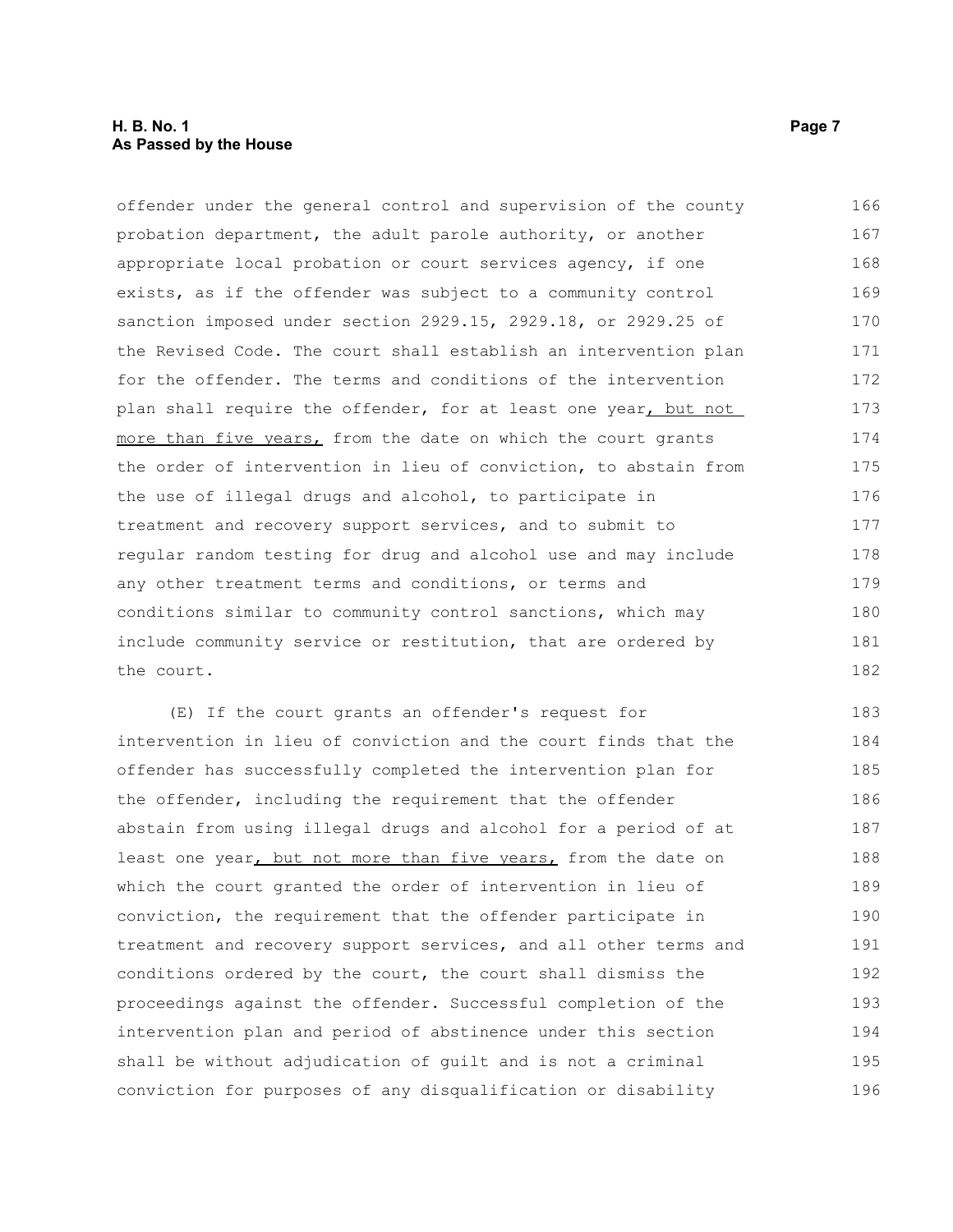imposed by law and upon conviction of a crime, and the court may order the sealing of records related to the offense in question in the manner provided in sections 2953.31 to 2953.36 of the Revised Code. 197 198 199 200

(F) If the court grants an offender's request for intervention in lieu of conviction and the offender fails to comply with any term or condition imposed as part of the intervention plan for the offender, the supervising authority for the offender promptly shall advise the court of this failure, and the court shall hold a hearing to determine whether the offender failed to comply with any term or condition imposed as part of the plan. If the court determines that the offender has failed to comply with any of those terms and conditions, it may continue the offender on intervention in lieu of conviction, continue the offender on intervention in lieu of conviction with additional terms, conditions, and sanctions, or enter a finding of guilty and impose an appropriate sanction under Chapter 2929. of the Revised Code. If the court sentences the offender to a prison term, the court, after consulting with the department of rehabilitation and correction regarding the availability of services, may order continued court-supervised activity and treatment of the offender during the prison term and, upon consideration of reports received from the department concerning the offender's progress in the program of activity and treatment, may consider judicial release under section 2929.20 of the Revised Code. 201 202 203 204 205 206 207 208 209 210 211 212 213 214 215 216 217 218 219 220 221 222

(G) As used in this section:

(1) "Community addiction services provider" has the same meaning as in section 5119.01 of the Revised Code. 224 225

(2) "Community control sanction" has the same meaning as 226

223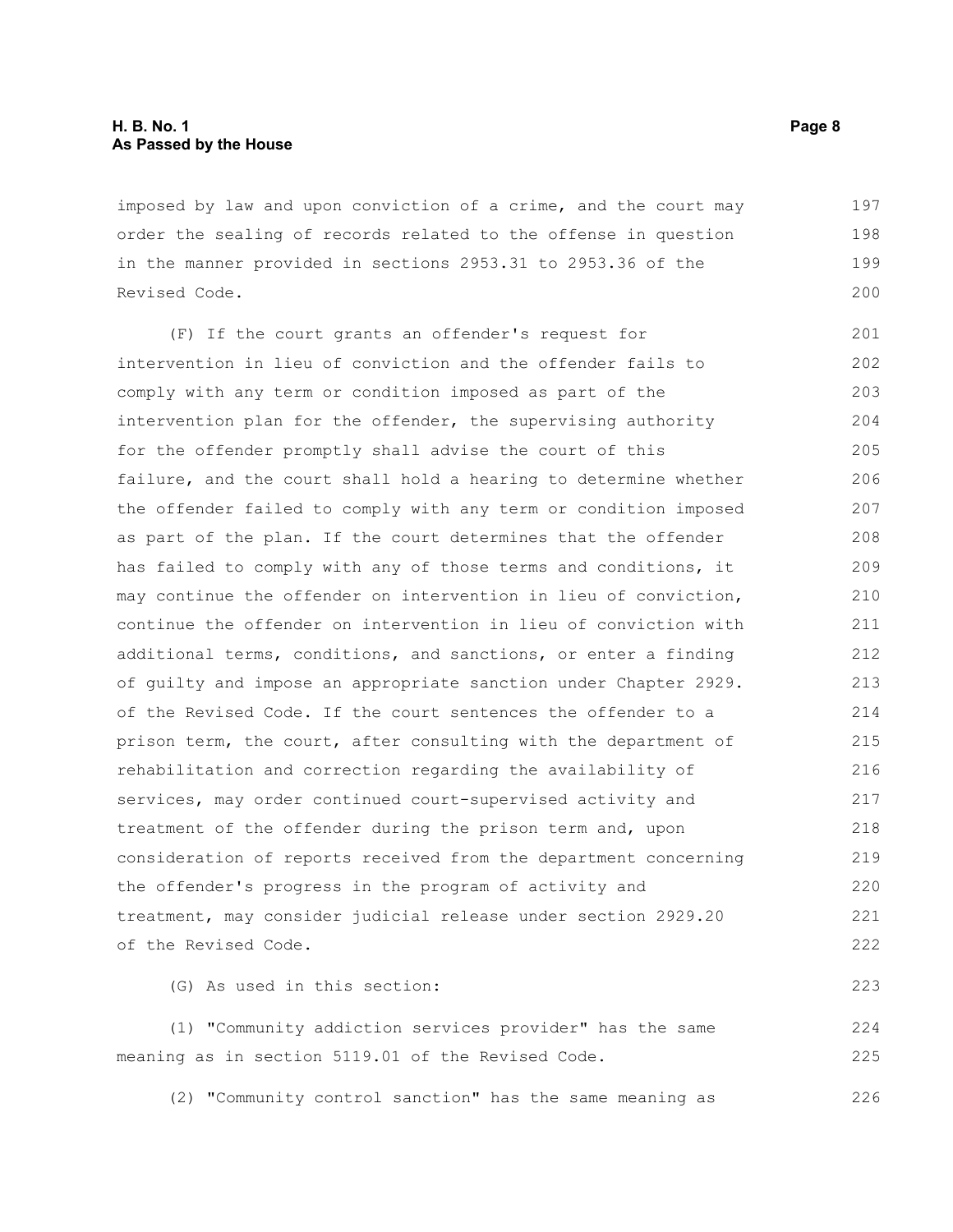| in section 2929.01 of the Revised Code.                          | 227 |
|------------------------------------------------------------------|-----|
| (3) "Intervention in lieu of conviction" means any court-        | 228 |
| supervised activity that complies with this section.             | 229 |
| (4) "Intellectual disability" has the same meaning as in         | 230 |
| section 5123.01 of the Revised Code.                             | 231 |
| (5) "Peace officer" has the same meaning as in section           | 232 |
| 2935.01 of the Revised Code.                                     | 233 |
| (6) "Mental illness" and "psychiatrist" have the same            | 234 |
| meanings as in section 5122.01 of the Revised Code.              | 235 |
| (7) "Psychologist" has the same meaning as in section            | 236 |
| 4732.01 of the Revised Code.                                     | 237 |
| (8) "Felony sex offense" means a violation of a section          | 238 |
| contained in Chapter 2907. of the Revised Code that is a felony. | 239 |
| Sec. 2953.31. As used in sections 2953.31 to 2953.36 of          | 240 |
| the Revised Code:                                                | 241 |
| (A) (1) "Eligible offender" means either of the following:       | 242 |
| (a) Anyone who has been convicted of one or more offenses $\tau$ | 243 |
| but not more than five felonies, in this state or any other      | 244 |
| jurisdiction, if all of the offenses in this state are felonies  | 245 |
| of the fourth or fifth degree or misdemeanors and none of those  | 246 |
| offenses are an offense of violence or a felony sex offense and  | 247 |
| all of the offenses in another jurisdiction, if committed in     | 248 |
| this state, would be felonies of the fourth or fifth degree or   | 249 |
| misdemeanors and none of those offenses would be an offense of   | 250 |
| violence or a felony sex offense;                                | 251 |
| (b) Anyone who has been convicted of an offense in this          | 252 |

state or any other jurisdiction, to whom division (A)(1)(a) of 253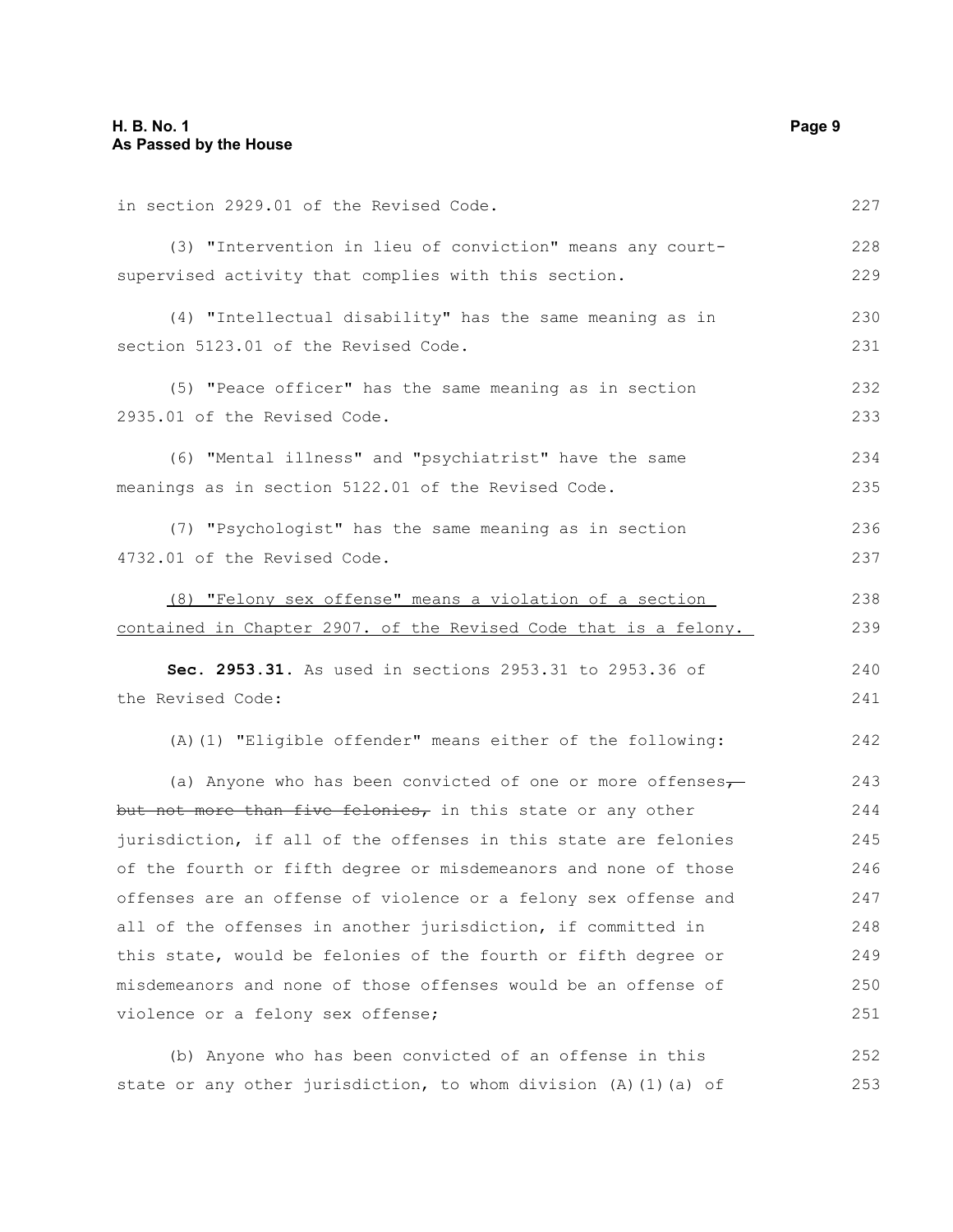| this section does not apply, and who has not more than one two                                                                                                                                                                                                                                | 254           |
|-----------------------------------------------------------------------------------------------------------------------------------------------------------------------------------------------------------------------------------------------------------------------------------------------|---------------|
| felony-conviction_convictions, not more than two-four                                                                                                                                                                                                                                         | 255           |
| misdemeanor convictions, or not more than one two felony                                                                                                                                                                                                                                      | 256           |
| eonviction-convictions and one two misdemeanor conviction-                                                                                                                                                                                                                                    | 257           |
| convictions in this state or any other jurisdiction. The                                                                                                                                                                                                                                      | 258           |
| conviction that is requested to be sealed shall be a conviction                                                                                                                                                                                                                               | 259           |
| that is eligible for sealing as provided in section 2953.36 of                                                                                                                                                                                                                                | 260           |
| the Revised Code. When two or more convictions result from or                                                                                                                                                                                                                                 | 261           |
| are connected with the same act or result from offenses                                                                                                                                                                                                                                       | 262           |
| committed at the same time, they shall be counted as one                                                                                                                                                                                                                                      | 263           |
| conviction. When two or three convictions result from the same                                                                                                                                                                                                                                | 264           |
| indictment, information, or complaint, from the same plea of                                                                                                                                                                                                                                  | 265           |
| guilty, or from the same official proceeding, and result from                                                                                                                                                                                                                                 | 266           |
| related criminal acts that were committed within a three-month                                                                                                                                                                                                                                | 267           |
| period but do not result from the same act or from offenses                                                                                                                                                                                                                                   | 268           |
| committed at the same time, they shall be counted as one                                                                                                                                                                                                                                      | 269           |
| conviction, provided that a court may decide as provided in                                                                                                                                                                                                                                   | 270           |
| division (C)(1)(a) of section 2953.32 of the Revised Code that                                                                                                                                                                                                                                | 271           |
| it is not in the public interest for the two or three                                                                                                                                                                                                                                         | 272           |
| convictions to be counted as one conviction.                                                                                                                                                                                                                                                  | 273           |
| (2) For purposes of, and except as otherwise provided in,                                                                                                                                                                                                                                     | 274           |
| division $(A)$ $(1)$ $(b)$ of this section, a conviction for a minor                                                                                                                                                                                                                          | 275           |
| misdemeanor, for a violation of any section in Chapter 4507.,                                                                                                                                                                                                                                 | 276           |
| 4510., 4511., 4513., or 4549. of the Revised Code, or for a                                                                                                                                                                                                                                   | 277           |
| violation of a municipal ordinance that is substantially similar                                                                                                                                                                                                                              | 278           |
| to any section in those chapters is not a conviction. However, a                                                                                                                                                                                                                              | 279           |
| $\frac{1}{2}$ and $\frac{1}{2}$ and $\frac{1}{2}$ and $\frac{1}{2}$ and $\frac{1}{2}$ and $\frac{1}{2}$ and $\frac{1}{2}$ and $\frac{1}{2}$ and $\frac{1}{2}$ and $\frac{1}{2}$ and $\frac{1}{2}$ and $\frac{1}{2}$ and $\frac{1}{2}$ and $\frac{1}{2}$ and $\frac{1}{2}$ and $\frac{1}{2}$ a | $\cap$ $\cap$ |

conviction for a violation of section 4511.19, 4511.251, 4549.02, 4549.021, 4549.03, 4549.042, or 4549.62 or sections 4549.41 to 4549.46 of the Revised Code, for a violation of section 4510.11 or 4510.14 of the Revised Code that is based upon the offender's operation of a vehicle during a suspension 280 281 282 283 284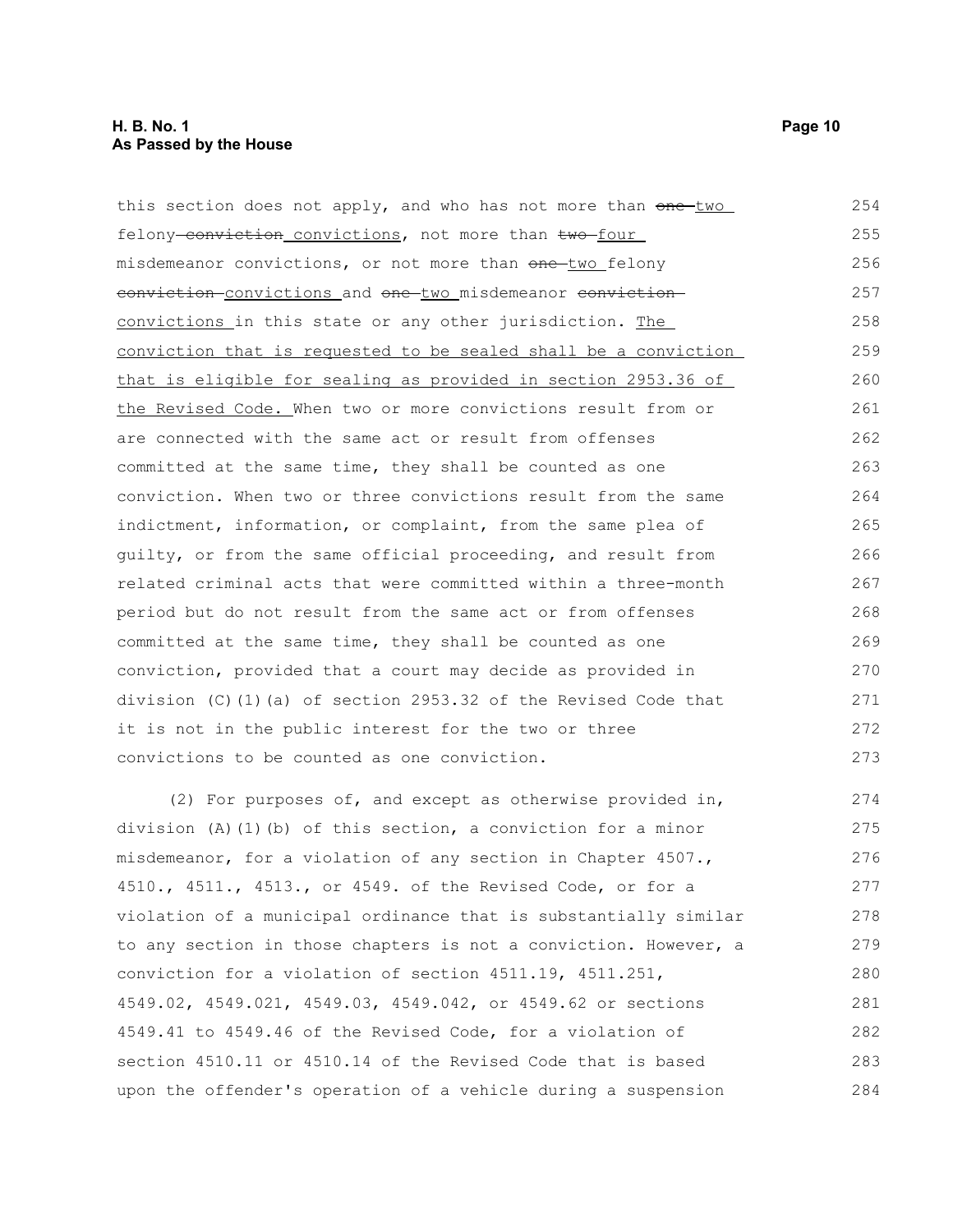# **H. B. No. 1 Page 11 As Passed by the House**

imposed under section 4511.191 or 4511.196 of the Revised Code, for a violation of a substantially equivalent municipal ordinance, for a felony violation of Title XLV of the Revised Code, or for a violation of a substantially equivalent former law of this state or former municipal ordinance shall be considered a conviction. 285 286 287 288 289 290

(B) "Prosecutor" means the county prosecuting attorney, city director of law, village solicitor, or similar chief legal officer, who has the authority to prosecute a criminal case in the court in which the case is filed. 291 292 293 294

(C) "Bail forfeiture" means the forfeiture of bail by a defendant who is arrested for the commission of a misdemeanor, other than a defendant in a traffic case as defined in Traffic Rule 2, if the forfeiture is pursuant to an agreement with the court and prosecutor in the case. 295 296 297 298 299

(D) "Official records" has the same meaning as in division (D) of section 2953.51 of the Revised Code.

(E) "Official proceeding" has the same meaning as in section 2921.01 of the Revised Code.

(F) "Community control sanction" has the same meaning as in section 2929.01 of the Revised Code. 304 305

(G) "Post-release control" and "post-release control sanction" have the same meanings as in section 2967.01 of the Revised Code. 306 307 308

(H) "DNA database," "DNA record," and "law enforcement agency" have the same meanings as in section 109.573 of the Revised Code. 309 310 311

(I) "Fingerprints filed for record" means any fingerprints 312

300 301

302 303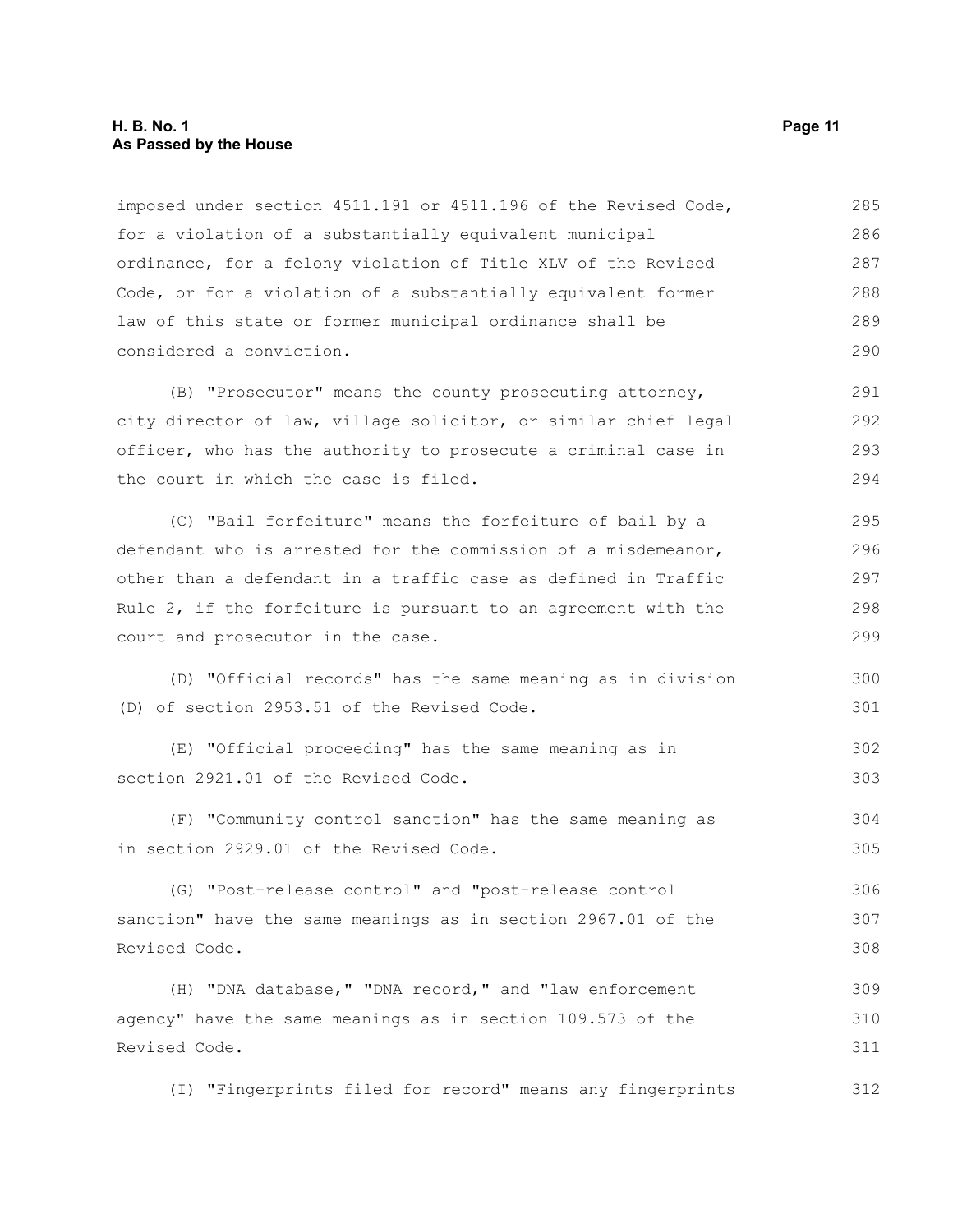obtained by the superintendent of the bureau of criminal identification and investigation pursuant to sections 109.57 and 109.571 of the Revised Code. 313 314 315

**Sec. 2953.32.** (A)(1) Except as provided in section 2953.61 of the Revised Code, an eligible offender may apply to the sentencing court if convicted in this state, or to a court of common pleas if convicted in another state or in a federal court, for the sealing of the record of the case that pertains to the conviction, except for convictions listed under section 2953.36 of the Revised Code. Application may be made at one of the following times: 316 317 318 319 320 321 322 323

(a) At the expiration of three years after the offender's final discharge if convicted of one a felony of the third degree; 324 325 326

(b) When division  $(A)$   $(1)$   $(a)$  of section 2953.31 of the Revised Code applies to the offender, at the expiration of fouryears after the offender's final discharge if convicted of two felonies, or at the expiration of five years after finaldischarge if convicted of three, four, or five felonies; 327 328 329 330 331

(c) At the expiration of one year after the offender's final discharge if convicted of a felony of the fourth or fifth degree or a misdemeanor. 332 333 334

(2) Any person who has been arrested for any misdemeanor offense and who has effected a bail forfeiture for the offense charged may apply to the court in which the misdemeanor criminal case was pending when bail was forfeited for the sealing of the record of the case that pertains to the charge. Except as provided in section 2953.61 of the Revised Code, the application may be filed at any time after the expiration of one year from 335 336 337 338 339 340 341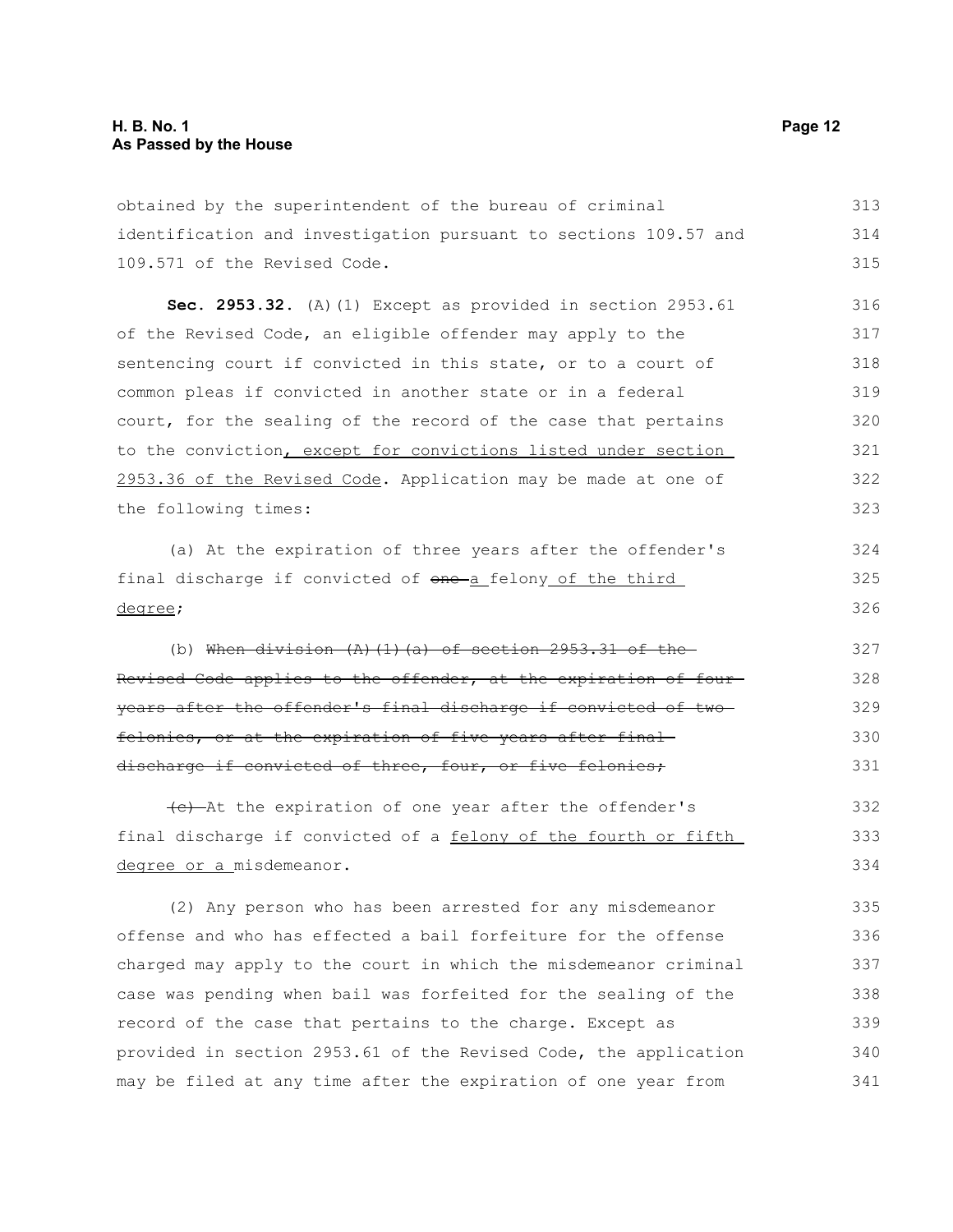the date on which the bail forfeiture was entered upon the minutes of the court or the journal, whichever entry occurs first. 342 343 344

(B) Upon the filing of an application under this section, the court shall set a date for a hearing and shall notify the prosecutor for the case of the hearing on the application. The prosecutor may object to the granting of the application by filing an objection with the court prior to the date set for the hearing. The prosecutor shall specify in the objection the reasons for believing a denial of the application is justified. The court shall direct its reqular probation officer, a state probation officer, or the department of probation of the county in which the applicant resides to make inquiries and written reports as the court requires concerning the applicant. The probation officer or county department of probation that the court directs to make inquiries concerning the applicant shall determine whether or not the applicant was fingerprinted at the time of arrest or under section 109.60 of the Revised Code. If the applicant was so fingerprinted, the probation officer or county department of probation shall include with the written report a record of the applicant's fingerprints. If the applicant was convicted of or pleaded guilty to a violation of division (A)(2) or (B) of section 2919.21 of the Revised Code, the probation officer or county department of probation that the court directed to make inquiries concerning the applicant shall contact the child support enforcement agency enforcing the applicant's obligations under the child support order to inquire about the offender's compliance with the child support order. 345 346 347 348 349 350 351 352 353 354 355 356 357 358 359 360 361 362 363 364 365 366 367 368 369

(C)(1) The court shall do each of the following: (a) Determine whether the applicant is an eligible 370 371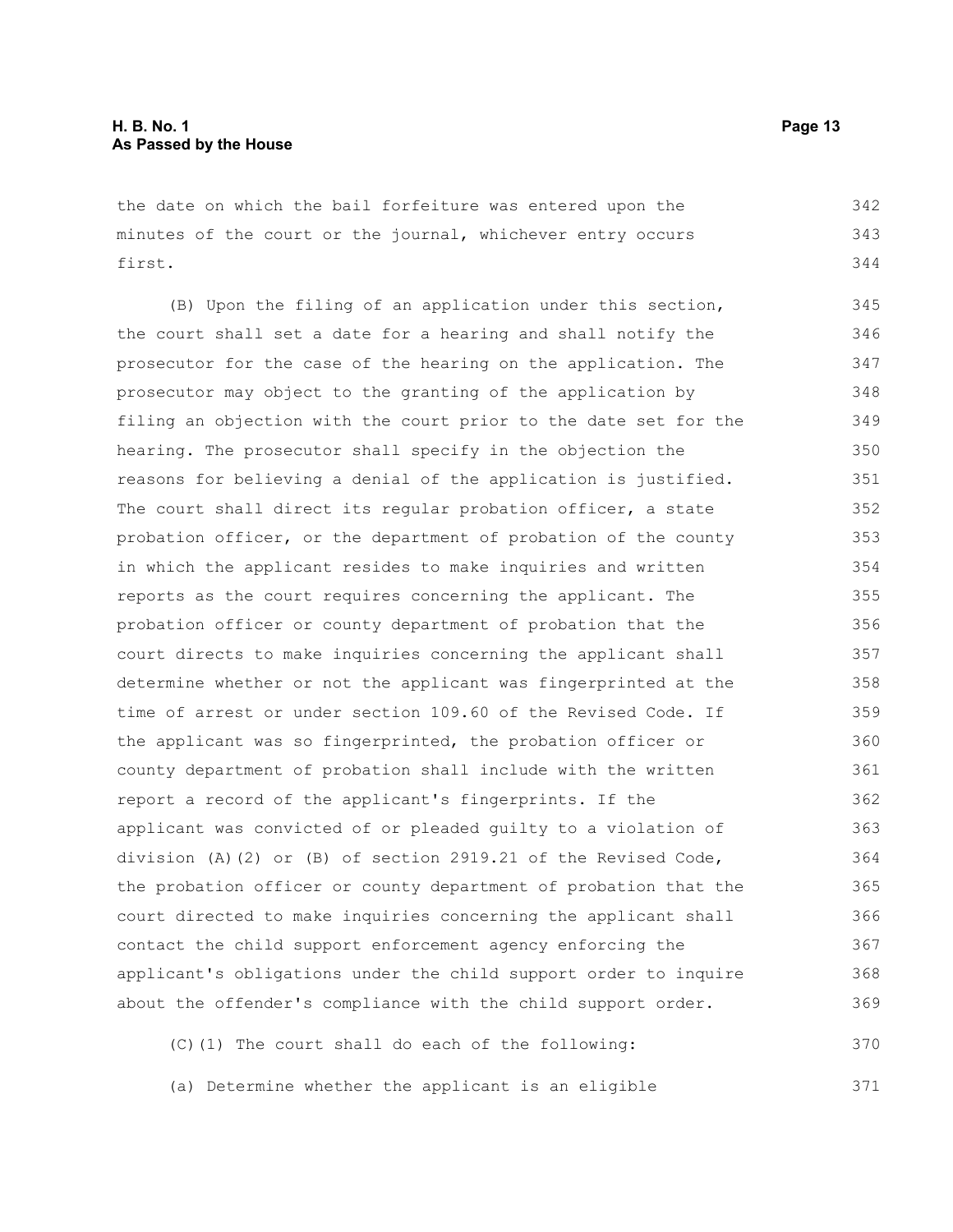# **H. B. No. 1 Page 14 As Passed by the House**

offender or whether the forfeiture of bail was agreed to by the applicant and the prosecutor in the case. If the applicant applies as an eligible offender pursuant to division (A)(1) of this section and has two or three convictions that result from the same indictment, information, or complaint, from the same plea of guilty, or from the same official proceeding, and result from related criminal acts that were committed within a threemonth period but do not result from the same act or from offenses committed at the same time, in making its determination under this division, the court initially shall determine whether it is not in the public interest for the two or three convictions to be counted as one conviction. If the court determines that it is not in the public interest for the two or three convictions to be counted as one conviction, the court shall determine that the applicant is not an eligible offender; if the court does not make that determination, the court shall determine that the offender is an eligible offender. 372 373 374 375 376 377 378 379 380 381 382 383 384 385 386 387 388

(b) Determine whether criminal proceedings are pending against the applicant; 389 390

(c) If the applicant is an eligible offender who applies pursuant to division (A)(1) of this section, determine whether the applicant has been rehabilitated to the satisfaction of the court; 391 392 393 394

(d) If the prosecutor has filed an objection in accordance with division (B) of this section, consider the reasons against granting the application specified by the prosecutor in the objection; 395 396 397 398

(e) Weigh the interests of the applicant in having the records pertaining to the applicant's conviction or bail forfeiture sealed against the legitimate needs, if any, of the 399 400 401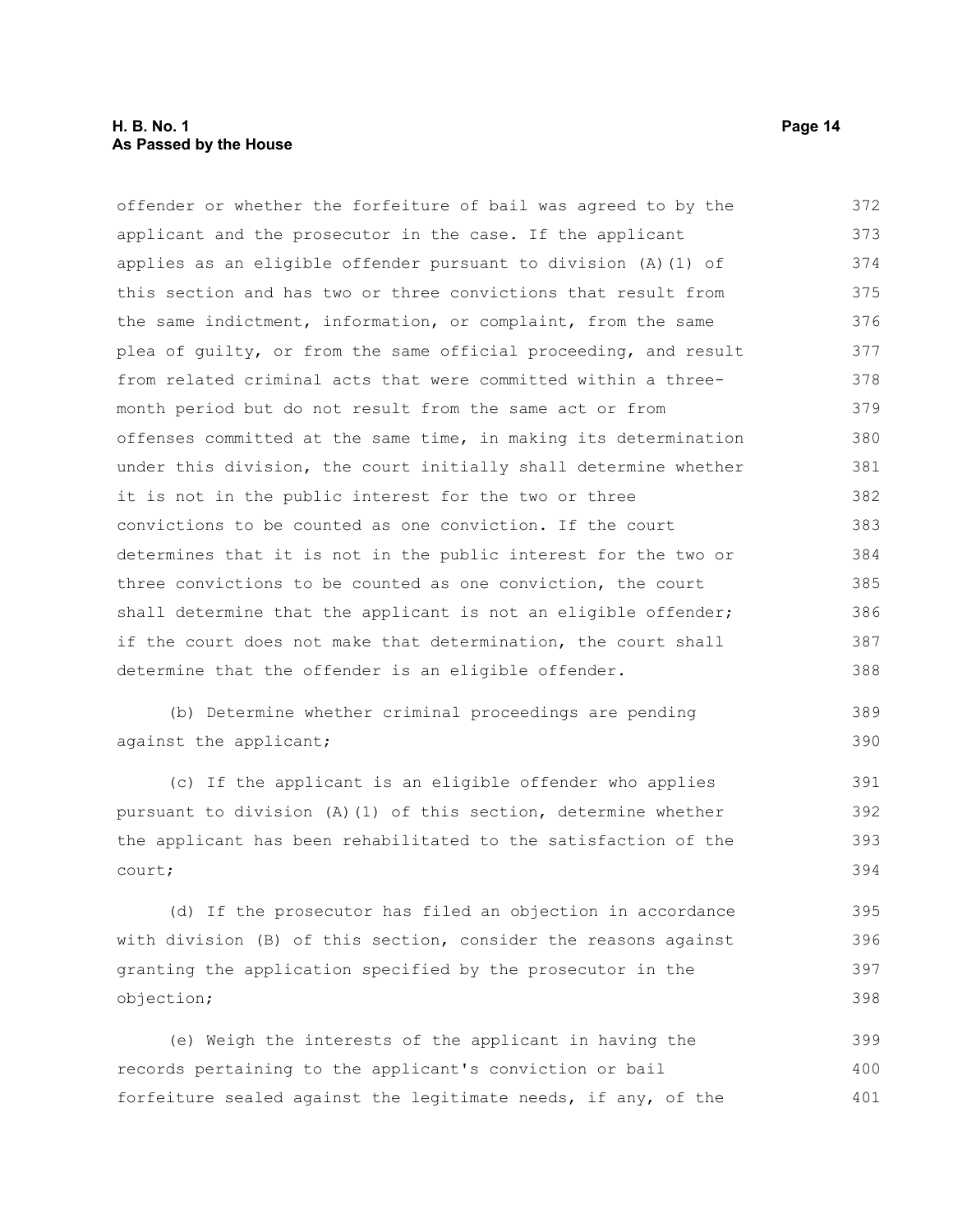government to maintain those records.

(2) If the court determines, after complying with division (C)(1) of this section, that the applicant is an eligible offender or the subject of a bail forfeiture, that no criminal proceeding is pending against the applicant, that the interests of the applicant in having the records pertaining to the applicant's conviction or bail forfeiture sealed are not outweighed by any legitimate governmental needs to maintain those records, and that the rehabilitation of an applicant who is an eligible offender applying pursuant to division (A)(1) of this section has been attained to the satisfaction of the court, the court, except as provided in division  $(C)$  (4),  $(G)$ ,  $(H)$ , or (I) of this section, shall order all official records of the case that pertain to the conviction or bail forfeiture sealed and, except as provided in division (F) of this section, all index references to the case that pertain to the conviction or bail forfeiture deleted and, in the case of bail forfeitures, shall dismiss the charges in the case. The proceedings in the case that pertain to the conviction or bail forfeiture shall be considered not to have occurred and the conviction or bail forfeiture of the person who is the subject of the proceedings shall be sealed, except that upon conviction of a subsequent offense, the sealed record of prior conviction or bail forfeiture may be considered by the court in determining the sentence or other appropriate disposition, including the relief provided for in sections 2953.31 to 2953.33 of the Revised Code. 403 404 405 406 407 408 409 410 411 412 413 414 415 416 417 418 419 420 421 422 423 424 425 426 427

(3) An applicant may request the sealing of the records of more than one case in a single application under this section. Upon the filing of an application under this section, the applicant, unless indigent, shall pay a fee of fifty dollars, regardless of the number of records the application requests to 428 429 430 431 432

402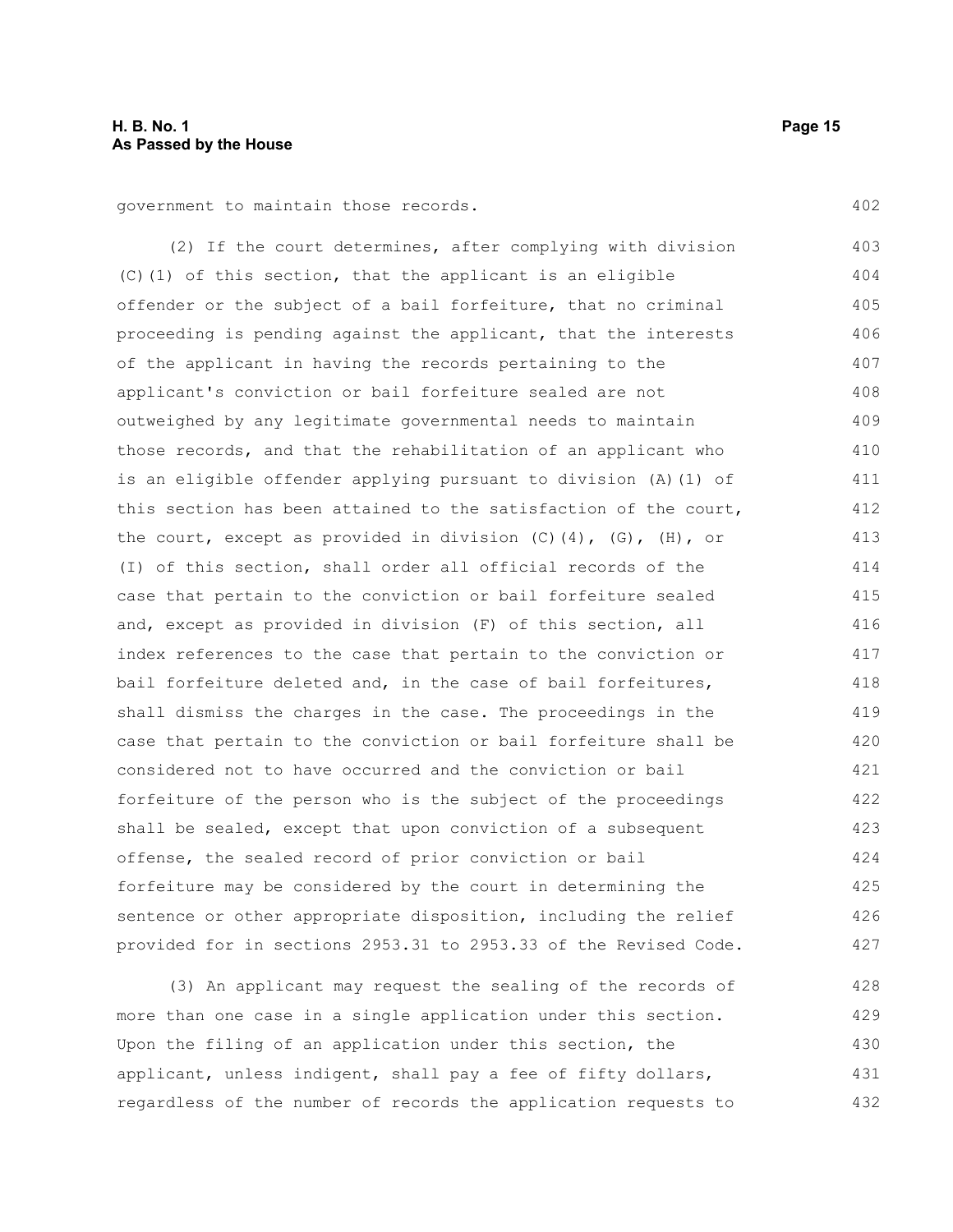# **H. B. No. 1 Page 16 As Passed by the House**

have sealed. The court shall pay thirty dollars of the fee into the state treasury. It shall pay twenty dollars of the fee into the county general revenue fund if the sealed conviction or bail forfeiture was pursuant to a state statute, or into the general revenue fund of the municipal corporation involved if the sealed conviction or bail forfeiture was pursuant to a municipal ordinance. 433 434 435 436 437 438 439

(4) If the court orders the official records pertaining to the case sealed, the court shall do one of the following: 440 441

(a) If the applicant was fingerprinted at the time of arrest or under section 109.60 of the Revised Code and the record of the applicant's fingerprints was provided to the court under division (B) of this section, forward a copy of the sealing order and the record of the applicant's fingerprints to the bureau of criminal identification and investigation. 442 443 444 445 446 447

(b) If the applicant was not fingerprinted at the time of arrest or under section 109.60 of the Revised Code, or the record of the applicant's fingerprints was not provided to the court under division (B) of this section, but fingerprinting was required for the offense, order the applicant to appear before a sheriff to have the applicant's fingerprints taken according to the fingerprint system of identification on the forms furnished by the superintendent of the bureau of criminal identification and investigation. The sheriff shall forward the applicant's fingerprints to the court. The court shall forward the applicant's fingerprints and a copy of the sealing order to the bureau of criminal identification and investigation. 448 449 450 451 452 453 454 455 456 457 458 459

Failure of the court to order fingerprints at the time of sealing does not constitute a reversible error. 460 461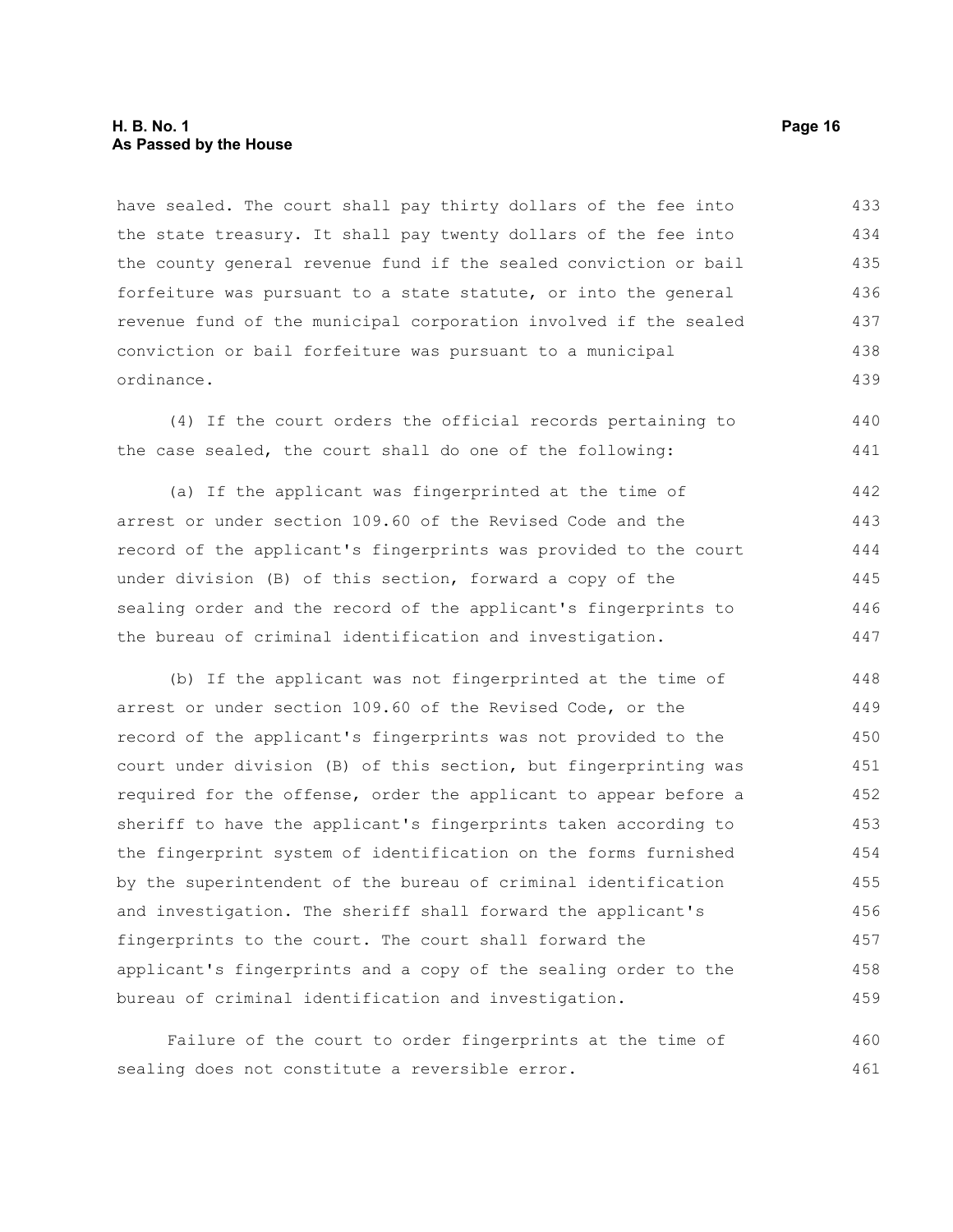(D) Inspection of the sealed records included in the order may be made only by the following persons or for the following purposes: 462 463 464

(1) By a law enforcement officer or prosecutor, or the assistants of either, to determine whether the nature and character of the offense with which a person is to be charged would be affected by virtue of the person's previously having been convicted of a crime; 465 466 467 468 469

(2) By the parole or probation officer of the person who is the subject of the records, for the exclusive use of the officer in supervising the person while on parole or under a community control sanction or a post-release control sanction, and in making inquiries and written reports as requested by the court or adult parole authority; 470 471 472 473 474 475

(3) Upon application by the person who is the subject of the records, by the persons named in the application; 476 477

(4) By a law enforcement officer who was involved in the case, for use in the officer's defense of a civil action arising out of the officer's involvement in that case; 478 479 480

(5) By a prosecuting attorney or the prosecuting attorney's assistants, to determine a defendant's eligibility to enter a pre-trial diversion program established pursuant to section 2935.36 of the Revised Code; 481 482 483 484

(6) By any law enforcement agency or any authorized employee of a law enforcement agency or by the department of rehabilitation and correction or department of youth services as part of a background investigation of a person who applies for employment with the agency or with the department; 485 486 487 488 489

(7) By any law enforcement agency or any authorized 490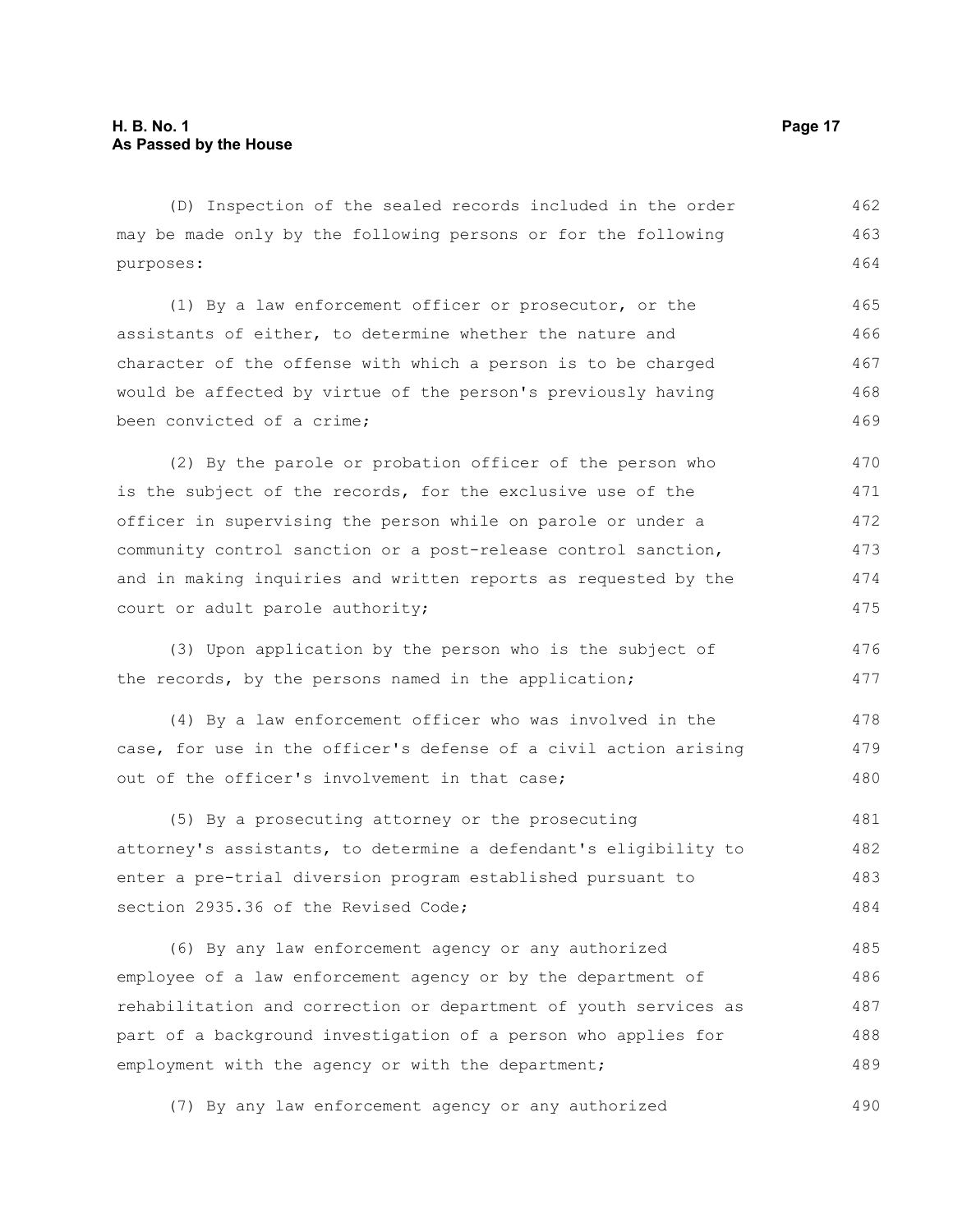employee of a law enforcement agency, for the purposes set forth in, and in the manner provided in, section 2953.321 of the Revised Code; (8) By the bureau of criminal identification and investigation or any authorized employee of the bureau for the purpose of providing information to a board or person pursuant to division (F) or (G) of section 109.57 of the Revised Code; (9) By the bureau of criminal identification and investigation or any authorized employee of the bureau for the 491 492 493 494 495 496 497 498 499

purpose of performing a criminal history records check on a person to whom a certificate as prescribed in section 109.77 of the Revised Code is to be awarded; 500 501 502

(10) By the bureau of criminal identification and investigation or any authorized employee of the bureau for the purpose of conducting a criminal records check of an individual pursuant to division (B) of section 109.572 of the Revised Code that was requested pursuant to any of the sections identified in division (B)(1) of that section; 503 504 505 506 507 508

(11) By the bureau of criminal identification and investigation, an authorized employee of the bureau, a sheriff, or an authorized employee of a sheriff in connection with a criminal records check described in section 311.41 of the Revised Code; 509 510 511 512 513

(12) By the attorney general or an authorized employee of the attorney general or a court for purposes of determining a person's classification pursuant to Chapter 2950. of the Revised Code; 514 515 516 517

(13) By a court, the registrar of motor vehicles, a prosecuting attorney or the prosecuting attorney's assistants, 518 519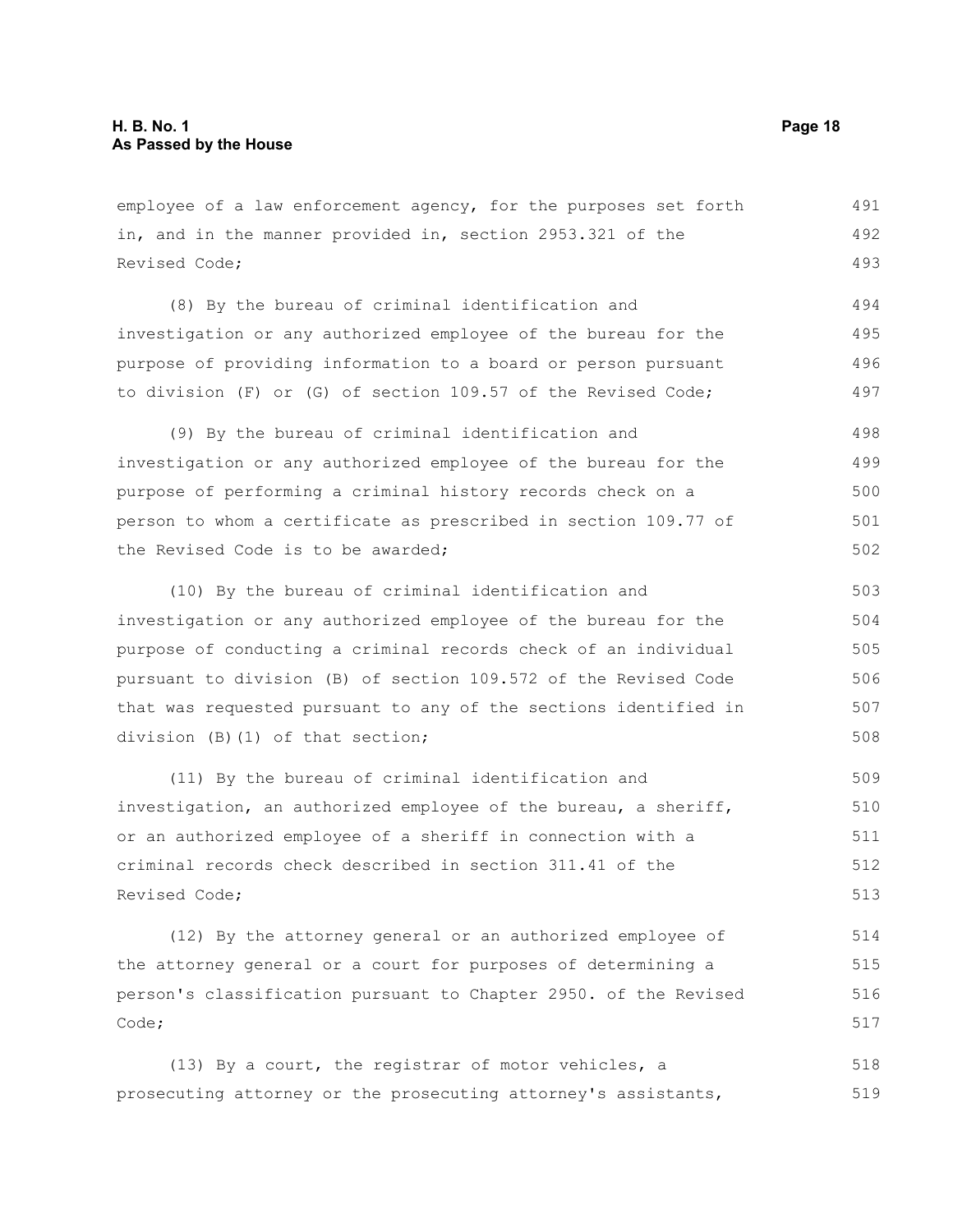## **H. B. No. 1 Page 19 As Passed by the House**

or a law enforcement officer for the purpose of assessing points against a person under section 4510.036 of the Revised Code or for taking action with regard to points assessed. 520 521 522

When the nature and character of the offense with which a person is to be charged would be affected by the information, it may be used for the purpose of charging the person with an offense. 523 524 525 526

(E) In any criminal proceeding, proof of any otherwise admissible prior conviction may be introduced and proved, notwithstanding the fact that for any such prior conviction an order of sealing previously was issued pursuant to sections 2953.31 to 2953.36 of the Revised Code. 527 528 529 530 531

(F) The person or governmental agency, office, or department that maintains sealed records pertaining to convictions or bail forfeitures that have been sealed pursuant to this section may maintain a manual or computerized index to the sealed records. The index shall contain only the name of, and alphanumeric identifiers that relate to, the persons who are the subject of the sealed records, the word "sealed," and the name of the person, agency, office, or department that has custody of the sealed records, and shall not contain the name of the crime committed. The index shall be made available by the person who has custody of the sealed records only for the purposes set forth in divisions  $(C)$ ,  $(D)$ , and  $(E)$  of this section. 532 533 534 535 536 537 538 539 540 541 542 543 544

(G) Notwithstanding any provision of this section or section 2953.33 of the Revised Code that requires otherwise, a board of education of a city, local, exempted village, or joint vocational school district that maintains records of an individual who has been permanently excluded under sections 545 546 547 548 549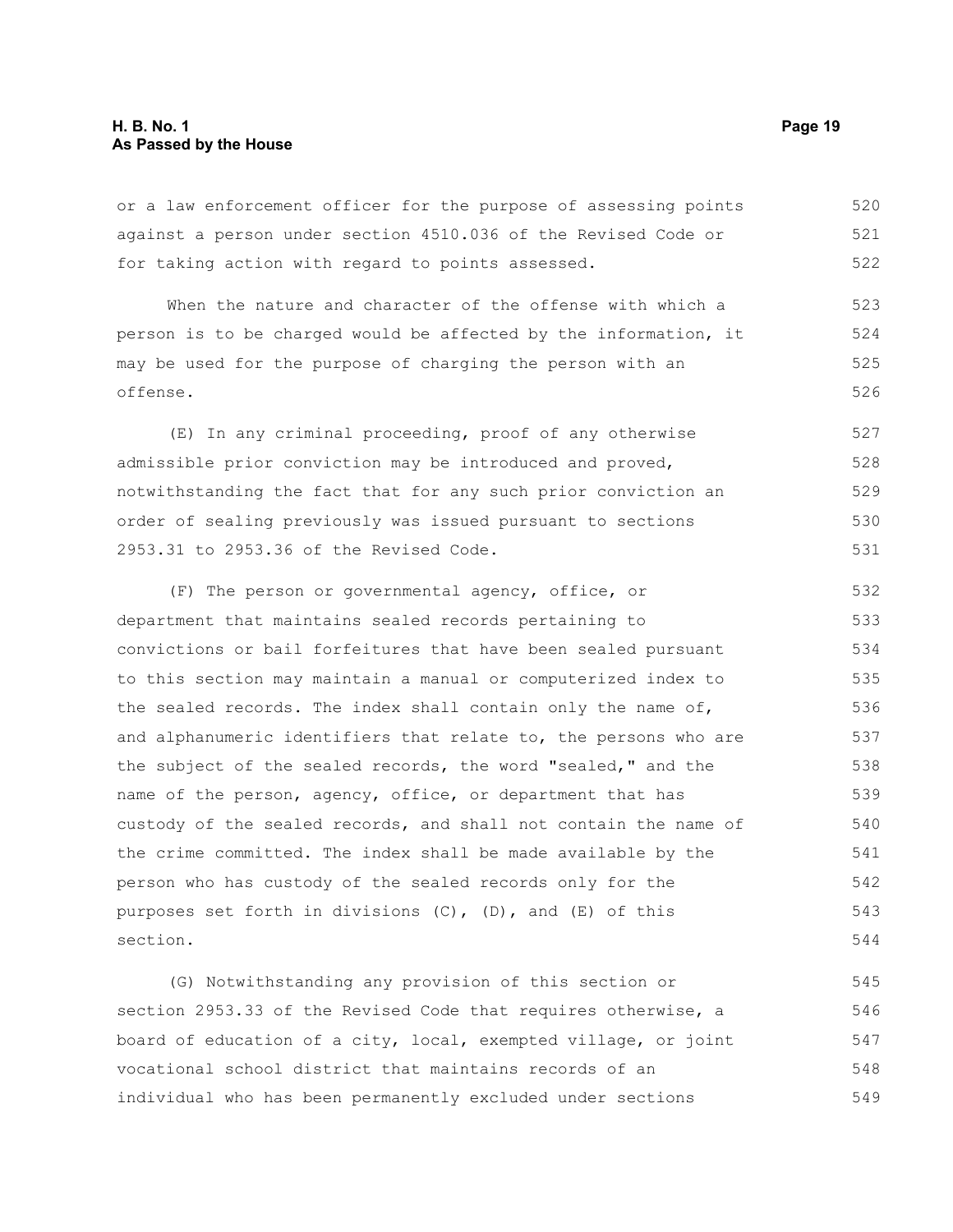### **H. B. No. 1 Page 20 As Passed by the House**

3301.121 and 3313.662 of the Revised Code is permitted to maintain records regarding a conviction that was used as the basis for the individual's permanent exclusion, regardless of a court order to seal the record. An order issued under this section to seal the record of a conviction does not revoke the adjudication order of the superintendent of public instruction to permanently exclude the individual who is the subject of the sealing order. An order issued under this section to seal the record of a conviction of an individual may be presented to a district superintendent as evidence to support the contention that the superintendent should recommend that the permanent exclusion of the individual who is the subject of the sealing order be revoked. Except as otherwise authorized by this division and sections 3301.121 and 3313.662 of the Revised Code, any school employee in possession of or having access to the sealed conviction records of an individual that were the basis of a permanent exclusion of the individual is subject to section 2953.35 of the Revised Code. 550 551 552 553 554 555 556 557 558 559 560 561 562 563 564 565 566 567

(H) For purposes of sections 2953.31 to 2953.36 of the Revised Code, DNA records collected in the DNA database and fingerprints filed for record by the superintendent of the bureau of criminal identification and investigation shall not be sealed unless the superintendent receives a certified copy of a final court order establishing that the offender's conviction has been overturned. For purposes of this section, a court order is not "final" if time remains for an appeal or application for discretionary review with respect to the order. 568 569 570 571 572 573 574 575 576

(I) The sealing of a record under this section does not affect the assessment of points under section 4510.036 of the Revised Code and does not erase points assessed against a person as a result of the sealed record. 577 578 579 580